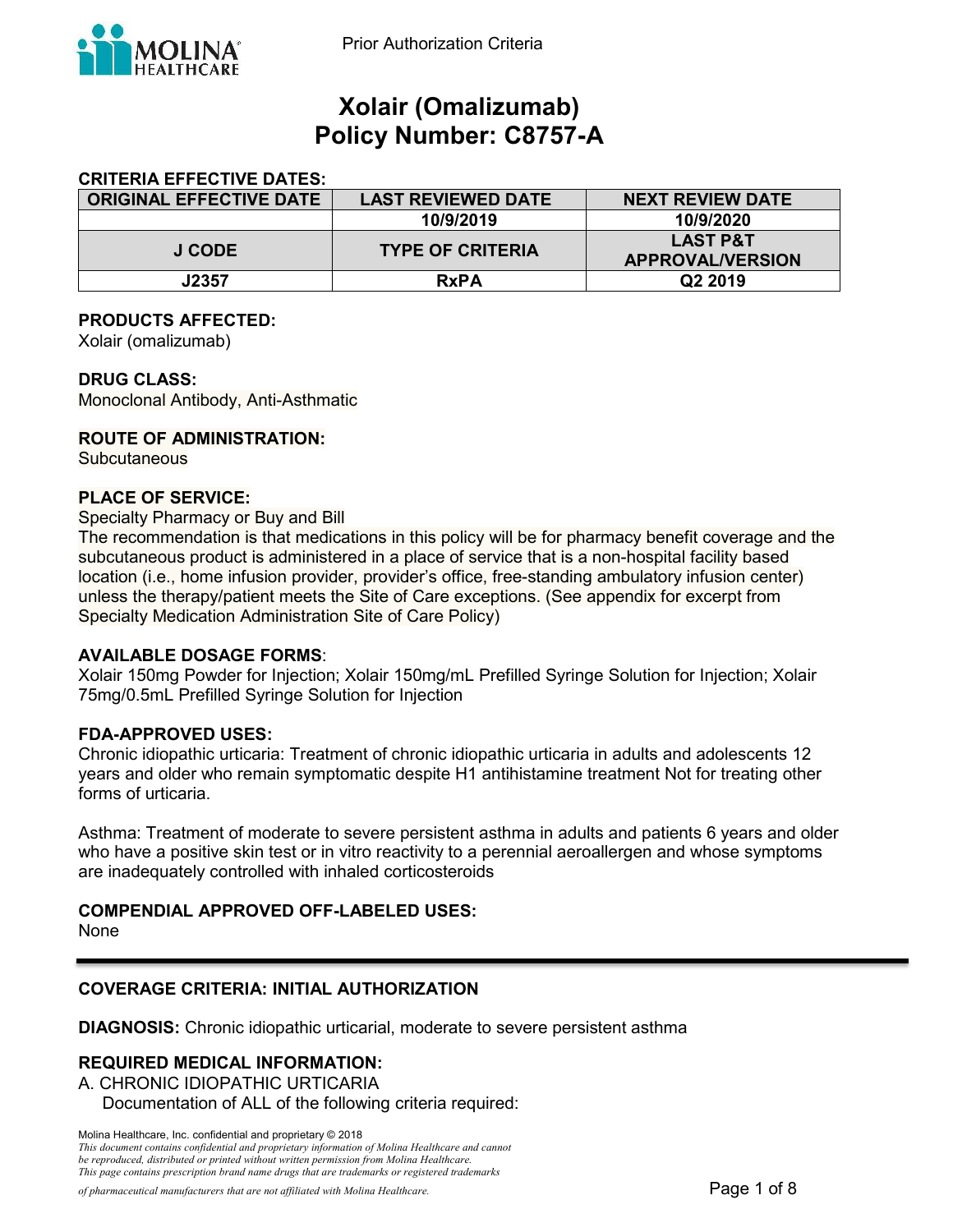

- 1. Diagnosis of Chronic Idiopathic Urticaria (CIU) documented by the presence of urticaria (hives) that has been continuously or intermittently present for more than 6 weeks AND
- 2. Other underlying causes of member's condition has been ruled out, including bradykininrelated angioedema and interleukin-1-associated urticarial syndromes (auto-inflammatory disorders, urticarial vasculitis); AND if applicable, possible conditions or triggers for urticaria are being maximally managed without improvement AND
- 3. Documented baseline score from an objective clinical evaluation tool within the past 30 days [e.g. urticaria activity score (UAS7), angioedema activity score (AAS), Dermatology Life Quality Index (DLQI), Angioedema Quality of Life (AE-QoL), or Chronic Urticaria Quality of Life Questionnaire(CU-Q2oL)] AND
- 4. Documentation that member continues to experience hives associated with itching despite adequate trials, minimum 4 weeks, of ALL of the following treatments. Prescriber to submit documentation of trial/failure with dates to drug therapy:

(a) Two (2) different H1-antihistamines at the maximally tolerated doses (up to 4 times normal dose daily dose], unless medically contraindicated AND A LTRA (montelukast, zafirlukast) in combination with an antihistamine NOTE: First generation H1 antihistamine (doxepin, hydroxyzine, cyproheptadine), second generation H1 antihistamine (cetirizine, levocetirizine, fexofenadine, loratadine, desloratadine), H2 antihistamine (ranitidine, famotidine, cimetidine)

- MOLINA REVIEWER: If denying for prior utilization at high doses, please enter override for antihistamine quantity limits (Reference: AAAAI/ACAAI guideline on diagnosis and management acute and chronic urticaria (J Allergy Clin Immunol 2014 May;133(5):1270) AND

(b) A H1-antihistamine in combination with leukotriene receptor antagonist [(LTRA): montelukast (Singulair), zafirlukast (Accolate), zileuton (Zyflo)] at the maximally tolerated doses (up to 4 times normal dose daily dose), unless medically contraindicated AND

(c) A H1-antihistamine at the maximally tolerated doses (up to 4 times normal dose daily dose) in combination with:H2-Antihistamines [e.g. cimetidine (Tagamet), famotidine (Pepcid), nizatidine (Axid), ranitidine (Zantac)] OR an anti-inflammatory agent (e.g. dapsone, hydroxychloroquine, sulfasalazine) OR an immunosuppressant agent (e.g. cyclosporine, mycophenolate)

AND

(d) Xolair dosing requested is in accordance with the FDA-approved labeling for member's treatment of chronic idiopathic urticaria

# B. MODERATE-TO-SEVERE PERSISTENT ALLERGIC ASTHMA

- 1. Documentation of Diagnosis of moderate to severe persistent asthma as defined by the National Asthma Education and Prevention Program (NAEPP) (Step 5 or Step 6) or moderate to severe persistent as defined by the National Heart, Lung and Blood Institute (NHLBI) criteria asthma AND
- 2. Allergic asthma confirmed by positive skin testing (i.e. prick/puncture test, intracutaneous test) or in vitro reactivity (i.e. RAST, MAST, FAST, ELISA) to at least one perennial aeroallergen AND
- 3. (a) Age 6 to <12 years: (a) Body weight between 20 kg (44 lbs) and 150 kg (330 lbs), AND (b) Pre-treatment serum total IgE levels (measured prior to start of treatment): 30 to 1500 IU/mL.

Molina Healthcare, Inc. confidential and proprietary © 2018

*This document contains confidential and proprietary information of Molina Healthcare and cannot be reproduced, distributed or printed without written permission from Molina Healthcare. This page contains prescription brand name drugs that are trademarks or registered trademarks*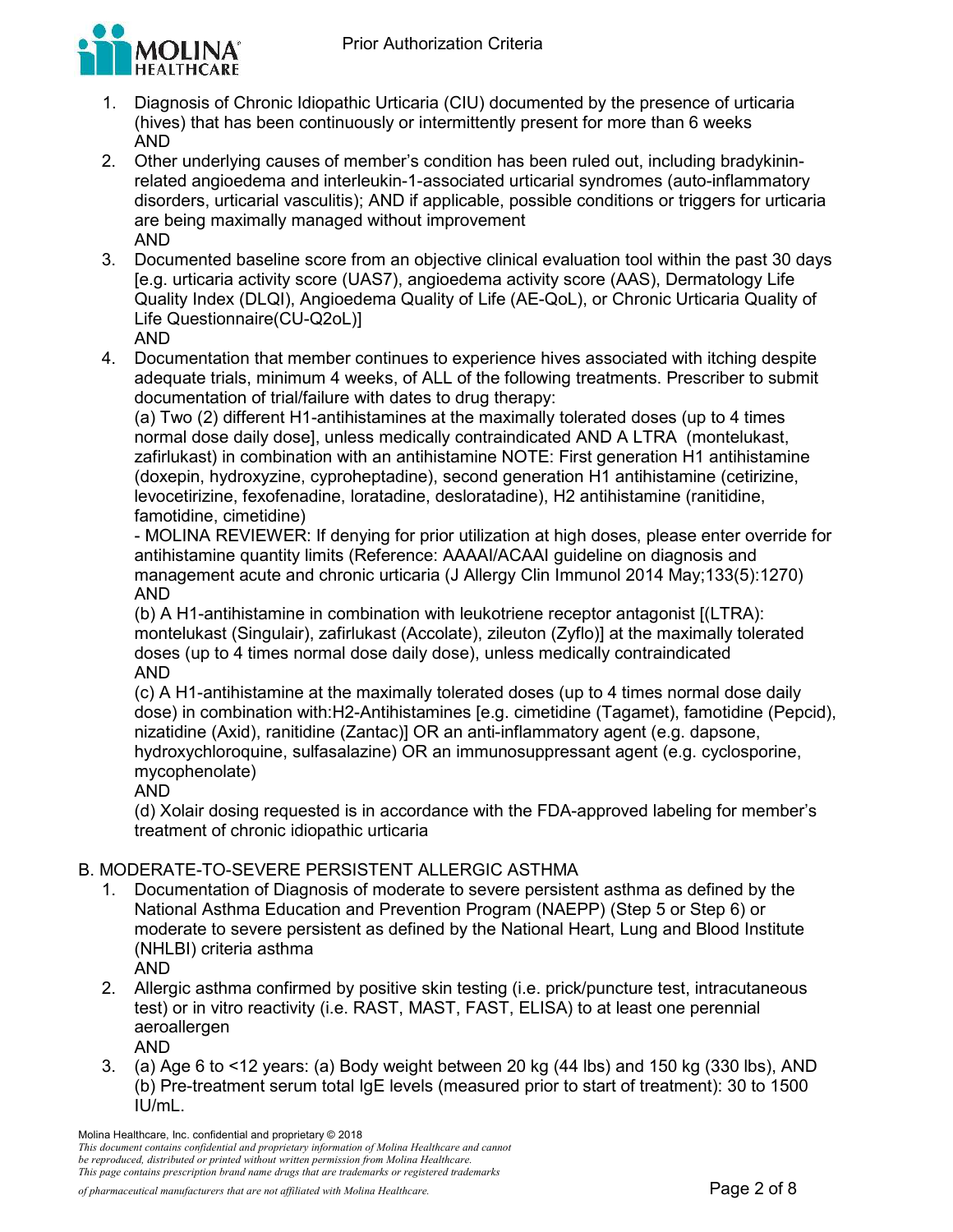

OR

(b) Age  $\geq$  12 years: (a) Body weight between 30 kg (66 lbs) and 150 kg (330 lbs), AND (b) Pre-treatment serum total IgE levels (measured prior to start of treatment): 30 to 700 IU/mL, AND baseline FEV1 <80% predicted.

- AND
- 4. Asthma symptoms have not been adequately controlled by inhaled corticosteroids after at least 3 months of therapy as documented by 1 or more of the following: (a) Requirement for systemic (oral, parenteral) corticosteroids to control exacerbations of asthma, (b) Excessive use of rescue medications and/or oral steroids OR increasing need for short-acting inhaled beta2 agonists, (c) Frequent severe exacerbations that often require emergency room visits, unscheduled office visits and/or hospitalizations, (d) Limitations or impairment in activities of daily living, such as work, school, exercise and/or sleep, (e) Lung function (PEF or FEV1) < 80% predicted or personal best (without administration of bronchodilator or after bronchodilator withhold), (g) Measures of asthma control indicate uncontrolled asthma (e.g., Asthma Control Test [ACT] score ≤ 19) AND
- 5. Inadequate symptom control (as documented in criterion above) demonstrated by a compliant, trial of at least 3 months of 1 of the following: a. Combination controller therapy of medium- to high- dose inhaled corticosteroids plus longacting beta-2 agonists (LABA) or leukotriene receptor antagonists (LTRA)-- (GINA 2018), OR b. LABA plus either a LTRA, Long-acting muscarinic antagonist (LAMA), or theophylline, OR c. Member has a documented intolerance, FDA labeled contraindication, or hypersensitivity to the standard therapies (in #5a and #5b) AND
- 6. Member is a non-smoker OR smoking cessation has been at least 6 months AND
- 7. Underlying conditions or triggers for asthma or pulmonary disease are being maximally managed AND
- 8. Xolair is prescribed concomitantly with an ICS plus either a LABA or LTRA AND
- 9. Not prescribed for concurrent use with either of the following: Anti-interleukin 4 therapy [e.g. Dupixent (dupilumab)], OR Anti-interleukin 5 therapy [e.g. Nucala (mepolizumab), Cinqair (resilizumab), Fasenra (benralizumab)] AND
- 10. Xolair dosing requested is within the defined dosing of the FDA-approved labeling based on pre-treatment serum IgE level and member's body weight

# **DURATION OF APPROVAL:**

Initial authorization: 6 months, Continuation of therapy: 6 months

# **QUANTITY:**

*Options for dosing quantity limits:*  Dose (75mg) = 1x 75mg syringe ONLY Dose (150mg) = 1x150mg syringe OR 150mg vial Dose (225mg) = 1x 75mg syringe+ 1x 150mg syringe ONLY Dose (300mg) =  $2 \times 150$ mg syringe OR  $2 \times 150$ mg vials Dose (375mg) = 1x75mg syringe + 2

# **PRESCRIBER REQUIREMENTS:**

Molina Healthcare, Inc. confidential and proprietary © 2018 *This document contains confidential and proprietary information of Molina Healthcare and cannot be reproduced, distributed or printed without written permission from Molina Healthcare. This page contains prescription brand name drugs that are trademarks or registered trademarks*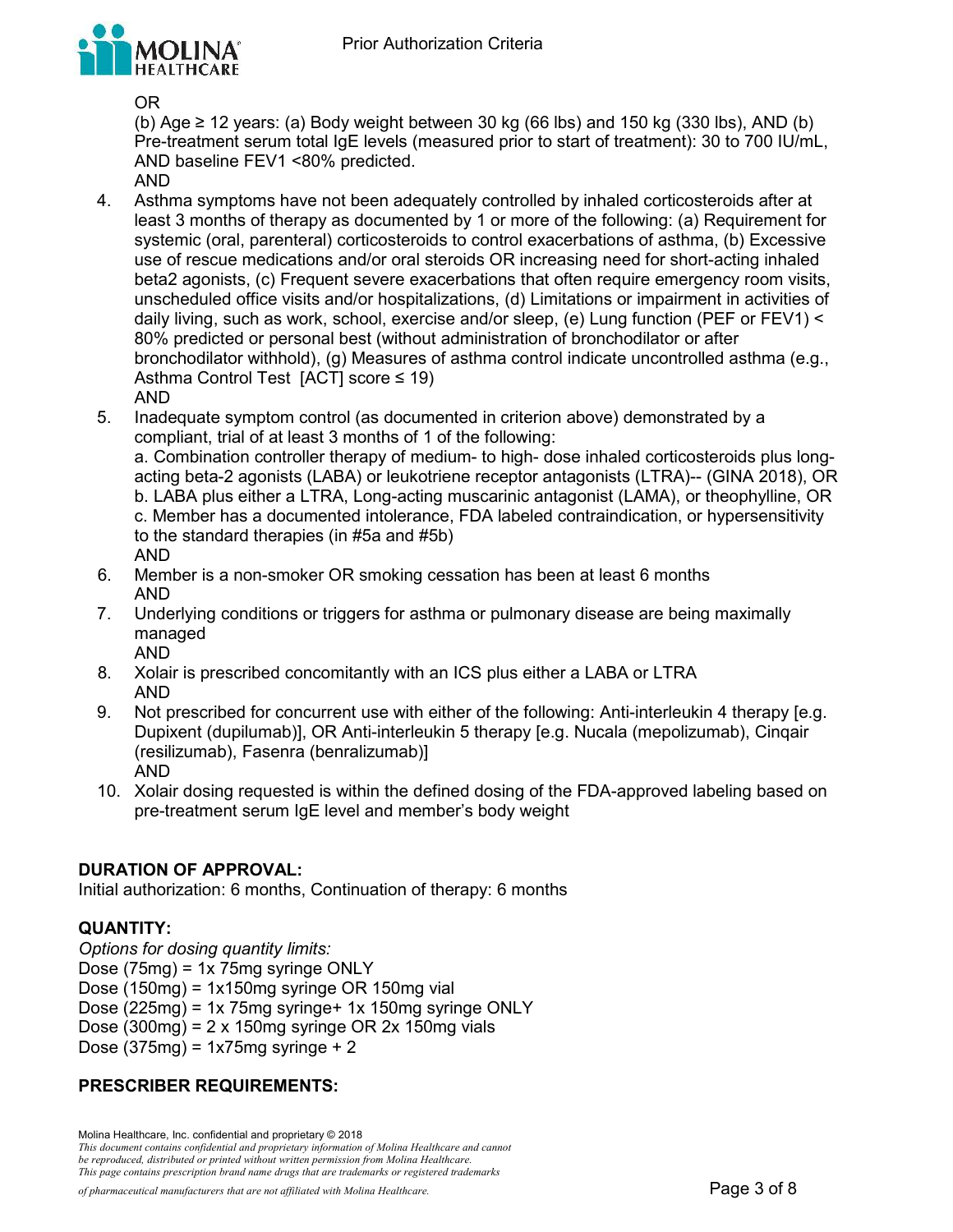

Prescribed by, or in consultation with, an allergy/asthma specialist (allergist, immunologist, or pulmonologist) or dermatologist (for CIU). Consultation notes must be submitted for initial request and for continuation of treatment requests at least ONCE annually

#### **AGE RESTRICTIONS:**

Chronic idiopathic urticaria: 12 years of age or older; Asthma: 6 years of age or older

### **GENDER:**

Male and female

# **CONTINUATION OF THERAPY:**

A. FOR ALL INDICATIONS:

- 1. Member currently meets ALL initial coverage criteria AND
- 2. Consultation notes must be submitted for initial request and for continuation of treatment requests at least ONCE annually. The prescribing physician should periodically reassess the need for continuation of therapy based on the member's disease severity and level of asthma control. Continuation of therapy requires submission of relevant medical records or chart notes documenting continued efficacy of Xolair. AND
- 3. Member compliance with therapy as verified by Prescriber and member's medication fill history (review Rx history for compliance) AND
- 4. Member has not experienced ANY of the following: Intolerable adverse effects or absence of unacceptable toxicity from the drug [e.g. symptoms of anaphylaxis (bronchospasm, hypotension, syncope, urticaria, and/or angioedema), malignancy, symptoms similar to serum sickness (fever, arthralgia, and rash); parasitic (helminth) infection, eosinophilic conditions (e.g. vasculitic rash, worsening pulmonary symptoms, cardiac complications, and/ or neuropathy, especially upon reduction of oral corticosteroids]; Poor response to treatment as evidenced by physical findings and/or clinical symptoms AND
- 5. Xolair dosing requested is in accordance with the FDA-approved labeling for member's treatment

#### B. CHRONIC IDIOPATHIC URTICARIA

Clinical improvement as documented by improvement from baseline using objective clinical evaluation tools within the past 30 days [e.g. urticaria activity score (UAS7), angioedema activity score (AAS), Dermatology Life Quality Index (DLQI), Angioedema Quality of Life (AE-QoL), or Chronic Urticaria Quality of Life Questionnaire(CU-Q2oL)]. Documentation of current UAS7, AAS, DLQI, AE-QoL, or Cu-Q2oL must be submitted.

#### C. MODERATE-TO-SEVERE PERSISTENT ALLERGIC ASTHMA

1. Positive clinical improvement (from pre-Xolair treatment baseline) as documented by 1 or more of the following: (a) Improvement in lung function (increase in percent predicted FEV1 or PEF) from pre-treatment baseline, (b) Decreased utilization of rescue medications, (c) Decreased frequency of exacerbations (defined as worsening of asthma that requires increase in inhaled corticosteroid dose or treatment with systemic corticosteroids), (d) Decreased frequency of unscheduled clinic, urgent care or emergency department visits, (e) Reduction in reported symptoms: chest tightness, coughing, shortness of breath, nocturnal wakening wheezing, sustained improvement in ACT scores; (f) Reduction use of ICS, leukotriene or beta agonist therapy, (g) Reduction in severity or frequency of asthma-related symptoms (e.g., wheezing/heavy breathing, coughing, chest tightness or heaviness,

Molina Healthcare, Inc. confidential and proprietary © 2018

*This document contains confidential and proprietary information of Molina Healthcare and cannot be reproduced, distributed or printed without written permission from Molina Healthcare. This page contains prescription brand name drugs that are trademarks or registered trademarks*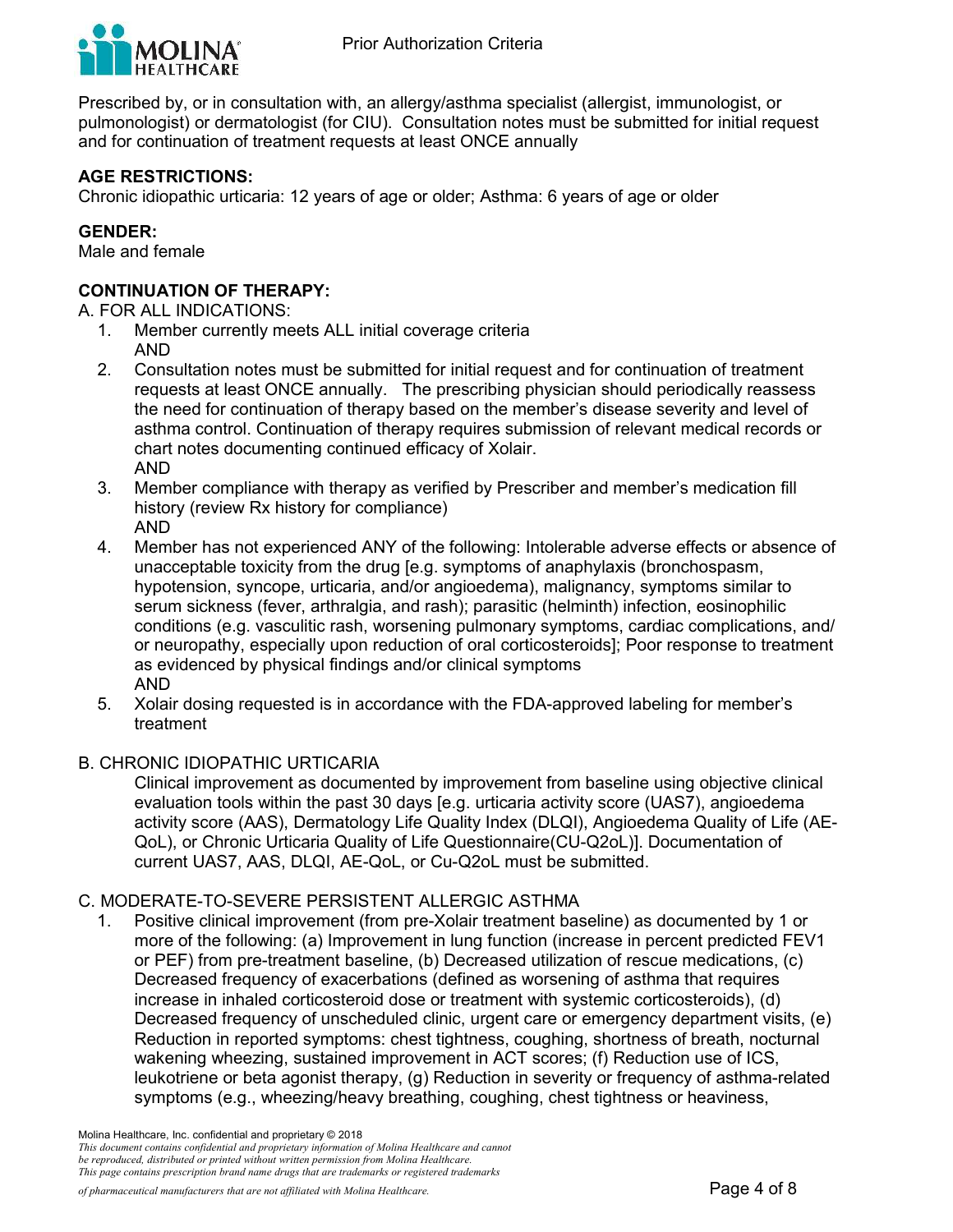

shortness of breath, sleep disturbance, night wakening, fatigue, sleep disturbance, or asthmatic symptoms upon awakening) AND

- 2. Xolair is used in combination with other medications for long-term control of asthma [e.g. inhaled corticosteroids, long acting beta-2 agonists (LABA), leukotriene receptor antagonists (LTRA), Long-acting muscarinic antagonist (LAMA), theophylline], OR Member has a documented intolerance, FDA labeled contraindication, or hypersensitivity to the standard therapies
	- AND
- 3. Xolair is not used in combination with either of the following: Anti-interleukin 4 therapy [e.g. Dupixent (dupilumab)], OR Anti-interleukin 5 therapy [e.g. Nucala (mepolizumab), Cinqair (resilizumab), Fasenra (benralizumab)]

# **CONTRAINDICATIONS/EXCLUSIONS/DISCONTINUATION:**

All other uses of Xolair are considered experimental/investigational and therefore, will follow Molina's Off-Label policy; Severe hypersensitivity reaction to omalizumab or any component of the formulation; Treatment to relieve acute bronchospasm or status asthmaticus

DISCONTINUATION: Poor response to treatment as evidenced by physical findings and/or clinical symptoms; Intolerable adverse effects or drug toxicity; Persistent and uncorrectable problems with adherence to treatment

EXCLUSION: Xolair is not used in combination with either of the following: Anti-interleukin 4 therapy [e.g. Dupixent (dupilumab)], OR Anti-interleukin 5 therapy [e.g. Nucala (mepolizumab), Cinqair (resilizumab), Fasenra (benralizumab)]

# **OTHER SPECIAL CONSIDERATIONS:**

Boxed warning Anaphylaxis, presenting as bronchospasm, hypotension, syncope, urticaria, and/or angioedema of the throat or tongue, has been reported to occur after administration of omalizumab. Anaphylaxis has been reported after the first dose of Xolair but also beyond one year after beginning treatment. Individuals should be closely observed after Xolair administration as well as informed of signs and symptoms of anaphylaxis and to seek care immediately should symptoms occur.

# **BACKGROUND:**

# ASTHMA

The National Heart, Lung and Blood Institute's Expert Panel Report 3 (EPR3) Guidelines for the Diagnosis and Management of Asthma recommend Xolair may be considered as adjunct therapy for patients 12 years and older with allergies and Step 5 or 6 (severe) asthma whose symptoms have not been controlled by ICS and LABA.

The Global Initiative for Asthma (GINA, 2018) recommends that patients 6 years and older may be treated with omalizumab as follows (Evidence A: Randomized controlled trials and meta-analyses. Rich body of evidence):

• Suggested add-on treatment for patients ≥ 6 years with moderate or severe allergic asthma that is uncontrolled on Step 4 treatment (Evidence A)

• Patients with severe asthma, uncontrolled on Step 4 treatment, may benefit from phenotyping into categories such as severe allergic, aspirin-exacerbated or eosinophilic asthma. Patients ≥6 years

Molina Healthcare, Inc. confidential and proprietary © 2018

*This document contains confidential and proprietary information of Molina Healthcare and cannot be reproduced, distributed or printed without written permission from Molina Healthcare. This page contains prescription brand name drugs that are trademarks or registered trademarks*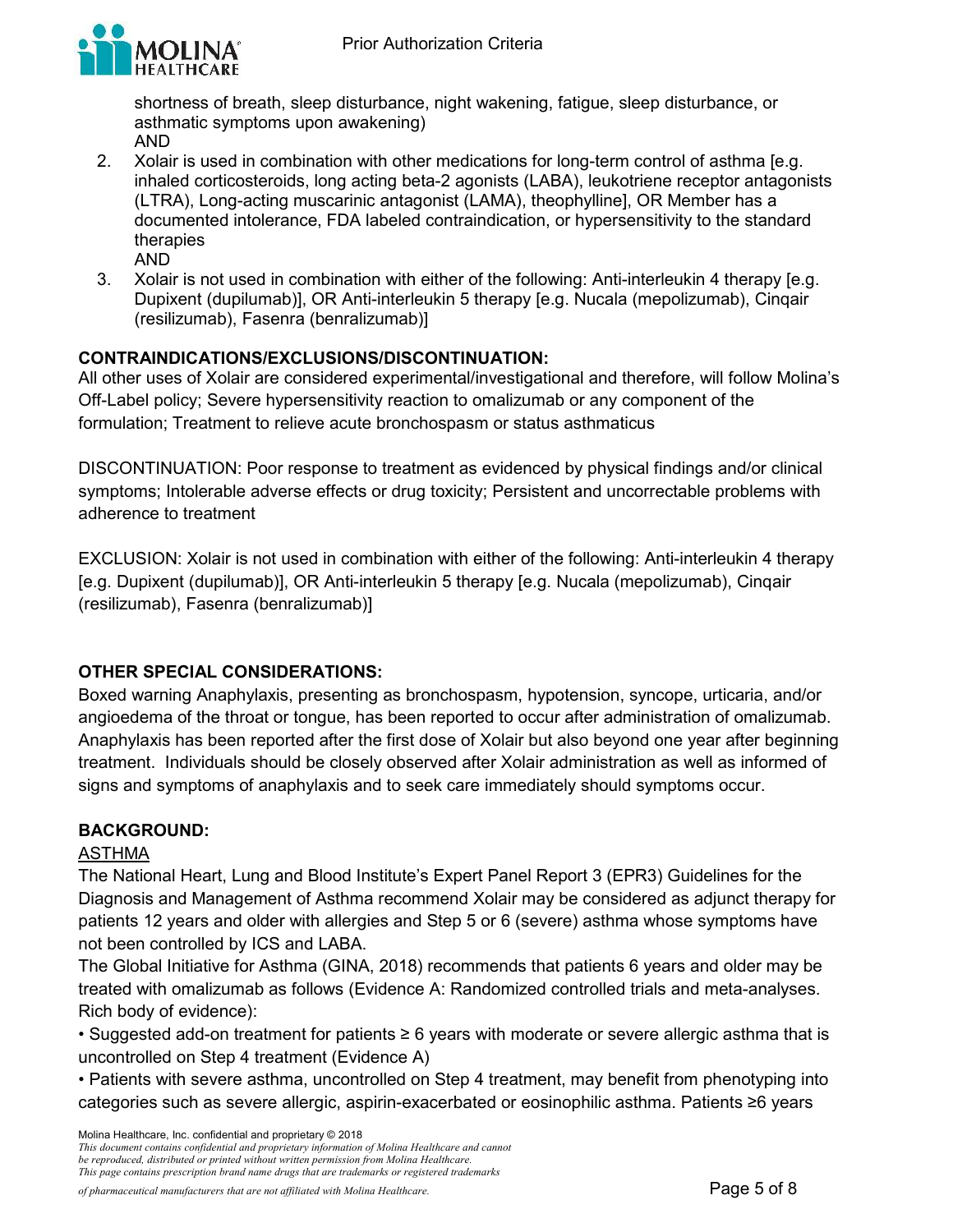

with severe allergic asthma with elevated IgE levels may benefit from omalizumab (anti-IgE) therapy (Evidence A).

CHRONIC URTICARIA

In 2014, the Joint Task Force on Practice Parameters (JTFPP), representing the American Academy of Allergy, Asthma & Immunology (AAAAI); the American College of Allergy, Asthma & Immunology (ACAAI); and the Joint Council of Allergy, Asthma & Immunology updated the practice parameter for the diagnosis and management of acute and chronic urticaria (CU). The practice parameter established a step-care approach to the treatment of chronic urticaria and angioedema. The task force recommended the following step-care treatment approach:

• Monotherapy with second-generation antihistamines: H1-antagonists are effective in the majority of patients with CU but might not achieve complete control in all patients.

• Dose advancement of H1-antihistamine therapy, combining first- and second-generation agents and adding an H2-antihistamine and/or an antileukotriene agent: Higher doses of second-generation antihistamines can provide greater efficacy when control is not achieved with conventional doses of these agents.

• Therapeutic trial of potent antihistamine (e.g., hydroxyzine or doxepin): First-generation antihistamines should be prescribed cautiously in the elderly or patients with occupations (e.g., machine operators, airline pilots, or alpine skiers) for which alertness is essential.

• Add an immunosuppressant or biologic agent: Omalizumab and cyclosporine have the greatest published experience documenting efficacy in patients with CU compared with all other alternative agents.

The EAACI/GA2LEN/EDF/AAAAI/WAO Guideline for the Management of Urticaria include Xolair in combination with H1-antihistamines as a third line treatment option in patients who have failed to respond to higher doses of H1-Antihistamines

The Joint Task Force on Practice Parameters representing various American allergy organizations include Xolair in combination with H1-antihistamines as a fourth line treatment option following a stepwise approach starting with a second generation antihistamine. This is followed by one or more of the following: a dose increase of the second generation antihistamine, or the addition of another second generation antihistamine, H2-antagonist, LTRA, or first generation antihistamine. Treatment with hydroxyzine or doxepin can be considered in patients whose symptoms remain poorly controlled.

# **APPENDIX:**

Dermatology Life Quality Index (DLQI): A self-administered 10-item questionnaire that rates the impact of skin disease on symptoms and feelings, daily activities, leisure, work and school, personal relationships and treatment. The average completion time of 2 minutes. The DLQI may be used for routine clinical use by clinicians in order to assist the clinical consultation, patient evaluation and monitoring and to help with clinical decision making process.

Urticaria Activity Score (UAS): A patient reported CIU measure which captures intensity of pruritus and number of hives. Daily intensity of pruritus (range:  $0 =$  none to  $3 =$  severe) and number of hives ratings (range: 0 = none to 3 = more than 12 hives) are summed over a week to create the UAS7 (range: 0–42) score.

Molina Healthcare, Inc. confidential and proprietary © 2018 *This document contains confidential and proprietary information of Molina Healthcare and cannot be reproduced, distributed or printed without written permission from Molina Healthcare. This page contains prescription brand name drugs that are trademarks or registered trademarks*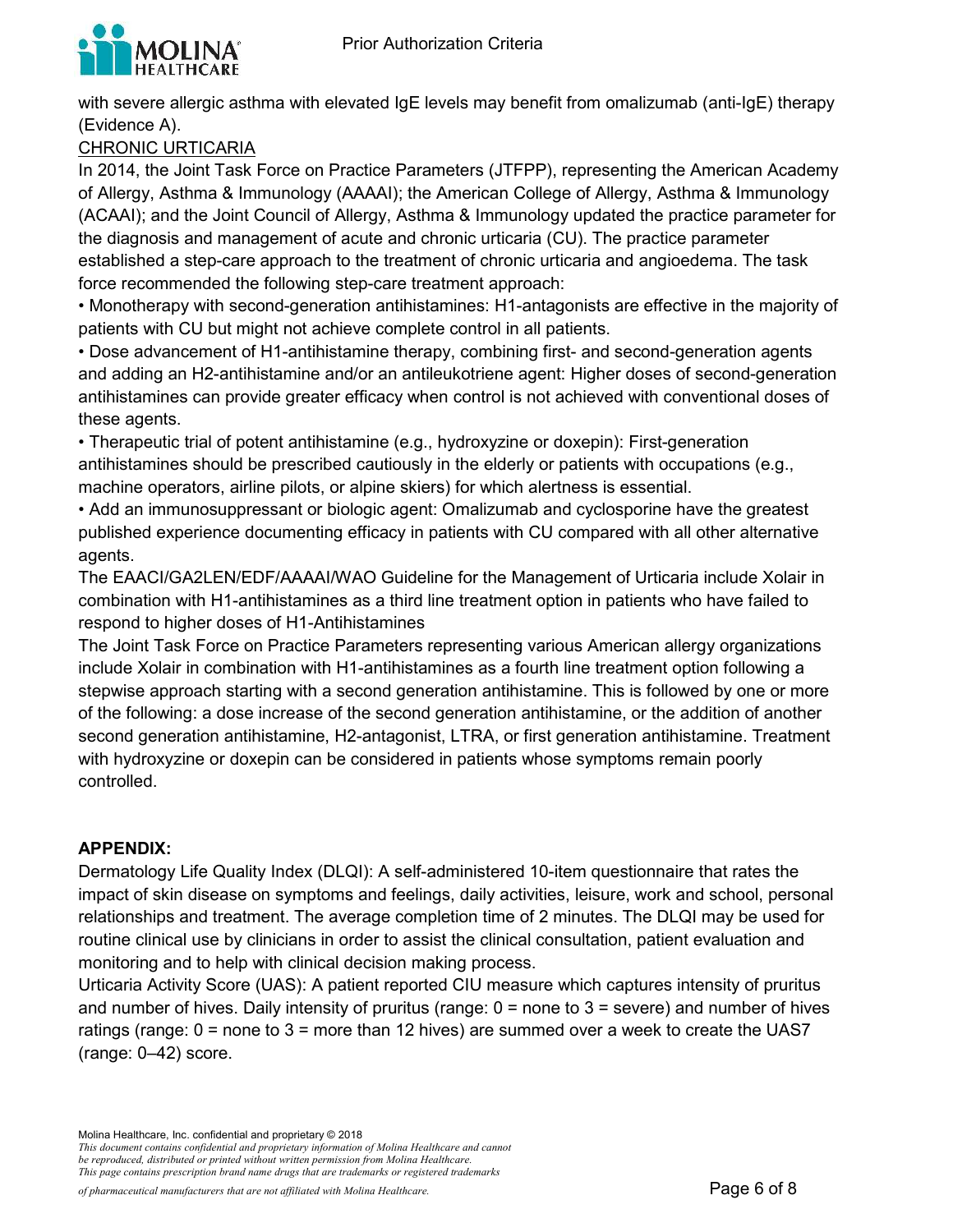

FEV1 (forced expiratory volume in 1 second): A measure of airway obstruction determined using spirometry. Individual FEV1 values are compared to predicted values based on age, height, sex and race.

'Estimated Comparative Daily Dosages for ICSs in Children' from the National Asthma Educational Prevention Program (NAEPP)-- EPR 3 Guidelines on Asthma by NAEPP. Figure 4–4b. Available at: [https://www.nhlbi.nih.gov/sites/default/files/media/docs/asthgdln\\_1.pdf](https://www.nhlbi.nih.gov/sites/default/files/media/docs/asthgdln_1.pdf) 

Molina Healthcare, Inc. covers injectable/infused treatment in a hospital outpatient setting or at a hospital-affiliated infusion suite\* when the level of care is determined to be medically necessary. Considerations used to determine if an alternative level of care is not suitable may include the following findings:

- 1. The patient is clinically unstable based on documented medical history and susceptible to complication with drug administration (e.g., cardiopulmonary or renal dysfunction, risk for fluid overload)
- 2. The requested medication is administered as part of a chemotherapy regimen (e.g., anti-neoplastic agent, colony stimulating factor, erythropoiesis-stimulating agent, anti-emetic) for treatment of cancer or with dialysis
- 3. The patient exhibits physical or cognitive impairment and a capable caregiver is not available to assist with safe administration of prescribed medication in the home
- 4. It is the patient's first dose of the medication or it is being re-initiated after at least 12 months\*
- 5. The patient has experienced adverse events with past administration of the drug and cannot be managed by premedication or resources available at an non-hospital facility based location (NHFBL)
- 6. Documented history of difficulty establishing and maintaining patent vascular access, or is not a candidate for a mode of long term vascular access during the duration of prescribed treatment

*Note: a hospital outpatient setting or a hospital-affiliated infusion suite is expected to have immediate access to specific services of a medical center/hospital setting, including having emergency resuscitation equipment and personnel (ACLS protocol), emergency services, and inpatient admission or intensive care, if necessary*

# *Documentation Requirements:*

*Molina Healthcare reserves the right to require that additional documentation be made available as part of its coverage determination; quality improvement; and fraud; waste and abuse prevention processes. Documentation required may include, but is not limited to, patient records, test results and credentials of the provider ordering or performing a drug or service. Molina Healthcare may deny reimbursement or take additional appropriate action if the documentation provided does not support the initial determination that the drugs or services were medically necessary, not investigational or experimental, and otherwise within the scope of benefits afforded to the member, and/or the documentation demonstrates a pattern of billing or other practice that is inappropriate or excessive*.

#### **REFERENCES:**

1. Xolair (omalizumab) [prescribing information]. San Francisco, CA: Genentech Inc; May 2019.

Molina Healthcare, Inc. confidential and proprietary © 2018 *This document contains confidential and proprietary information of Molina Healthcare and cannot be reproduced, distributed or printed without written permission from Molina Healthcare. This page contains prescription brand name drugs that are trademarks or registered trademarks*